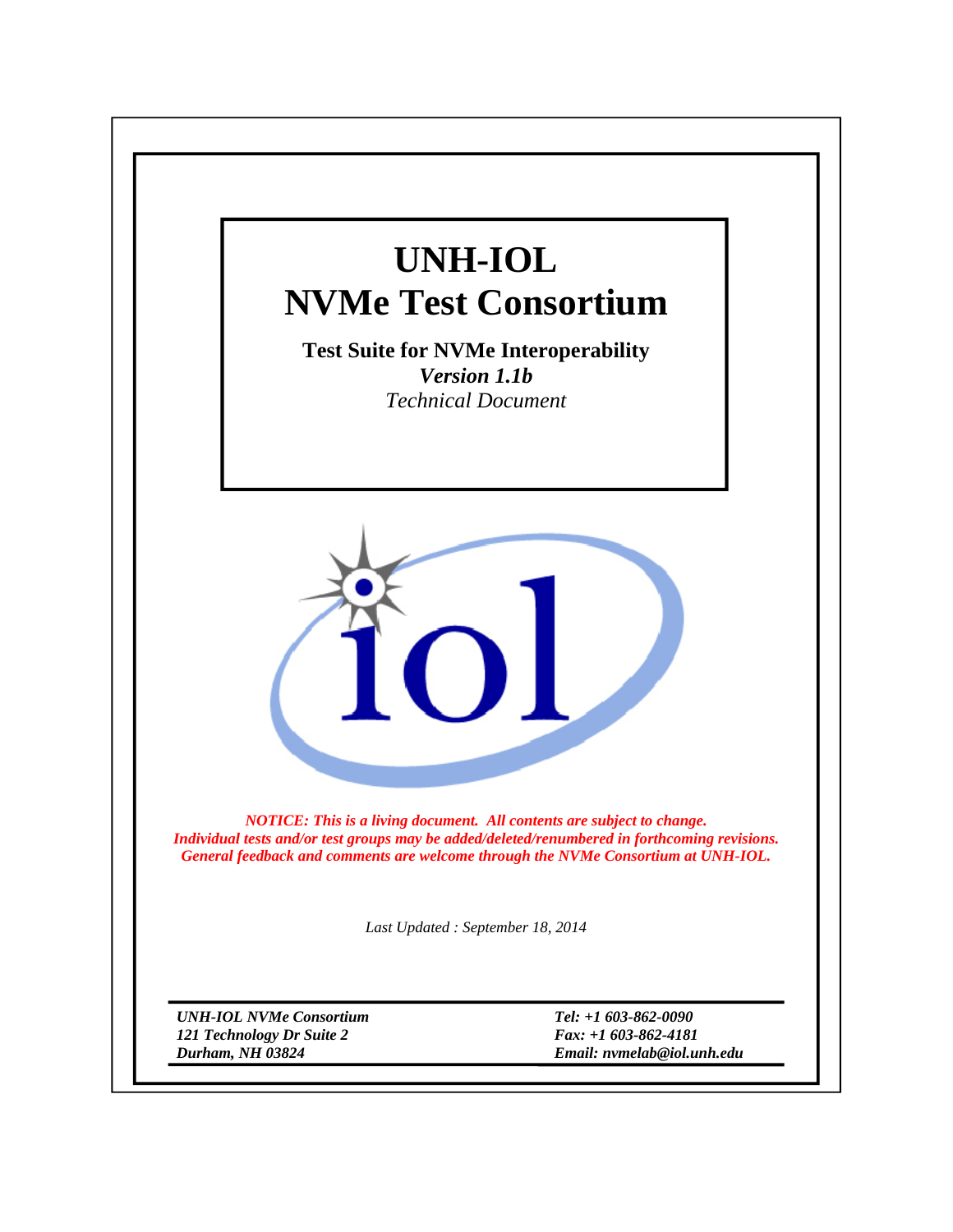# **TABLE OF CONTENTS**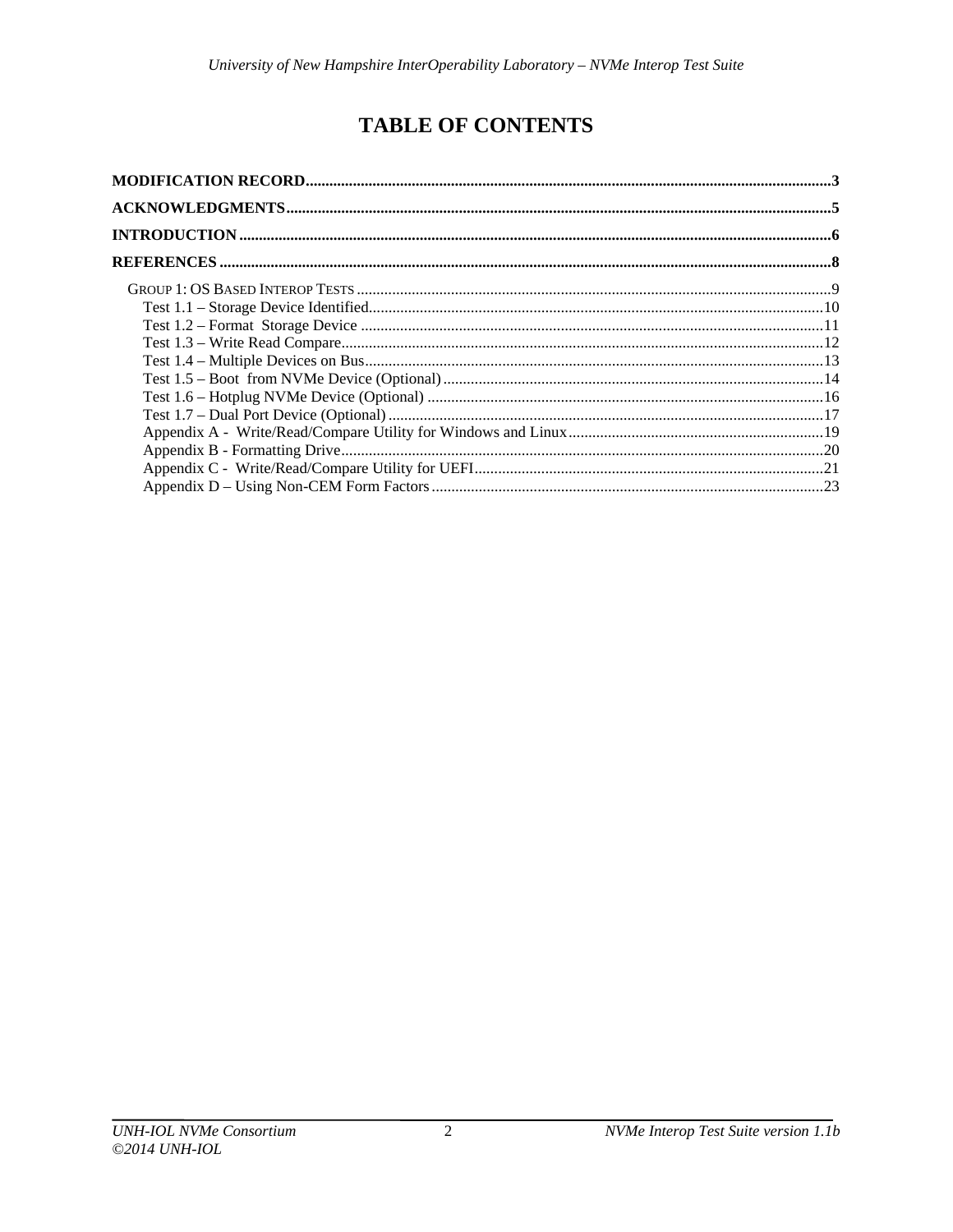# **MODIFICATION RECORD**

2012 May 7 (Version 0.1) Initial Release David Woolf:

2012 June 21 (Version 0.2) Raju Mishra:

2012 November 5 (Version 0.3) David Woolf: Editorial Fixes

2013 April 30 (Version 0.4)

David Woolf: Preparation for plugfest, reorganization of interop tests to be more OS focused.

2013 May 21 (Version 1.0)

David Woolf: Clarification of test steps refined during May 2013 NVMe Plugfest.

2013 September 10 (Version 1.1)

 David Woolf: Changes to test 1.3 to allow for use of stressing data patterns and varying transfer sizes. Addition of tests 1.4, 1.5, 1.6.

#### 2013 December 16 (Version 1.1 DRAFT)

 David Woolf: Modified Test 1.5 to clarify what OS media will be used, and that the OS install will occur using the UEFI NVMe driver. Modified Tests 1.1 and 1.2 to clarify procedure for identifying and formatting a drive in Windows and Linux operating systems. Updated Appendix A for latest version of vdbench. Added Appendix B. Added Appendix C.

2013 December 19 (Version 1.1 DRAFT) David Woolf: Modified Appendix A

#### 2013 December 23 (Version 1.1 DRAFT)

 David Woolf: Corrected link to vdbench parameter file in Appedix A. Modified the command to start vdbench to include the '-vr' modifier to cause all writes to be validated immediately.

#### 2014 March 11 (Version 1.1)

 David Woolf: Corrected link to vdbench parameter file in Appedix A to account for corner case discovered during February 2014 NVMe Plugfest.

#### 2014 March 31 (Version 1.1)

 David Woolf: Added notes to the Possible Problems section of Test 1.3, and Appendix A, to account for problems that may arise when testing devices that are less than 512 MB in storage capacity.

#### 2014 April 7 (Version 1.1)

David Woolf: Added information to Appendix C and Test 1.5.

## 2014 July 10 (Version 1.1)

David Woolf: Added test 1.7

#### 2014 July 14 (Version 1.1b)

 David Woolf: Added Appendix D. Added note to all tests to refer to Appendix D if using a non-CEM form factor. Renamed document t o version 1.1b, to match latest NVMe specification and the IL policy to be used for the next plugfest.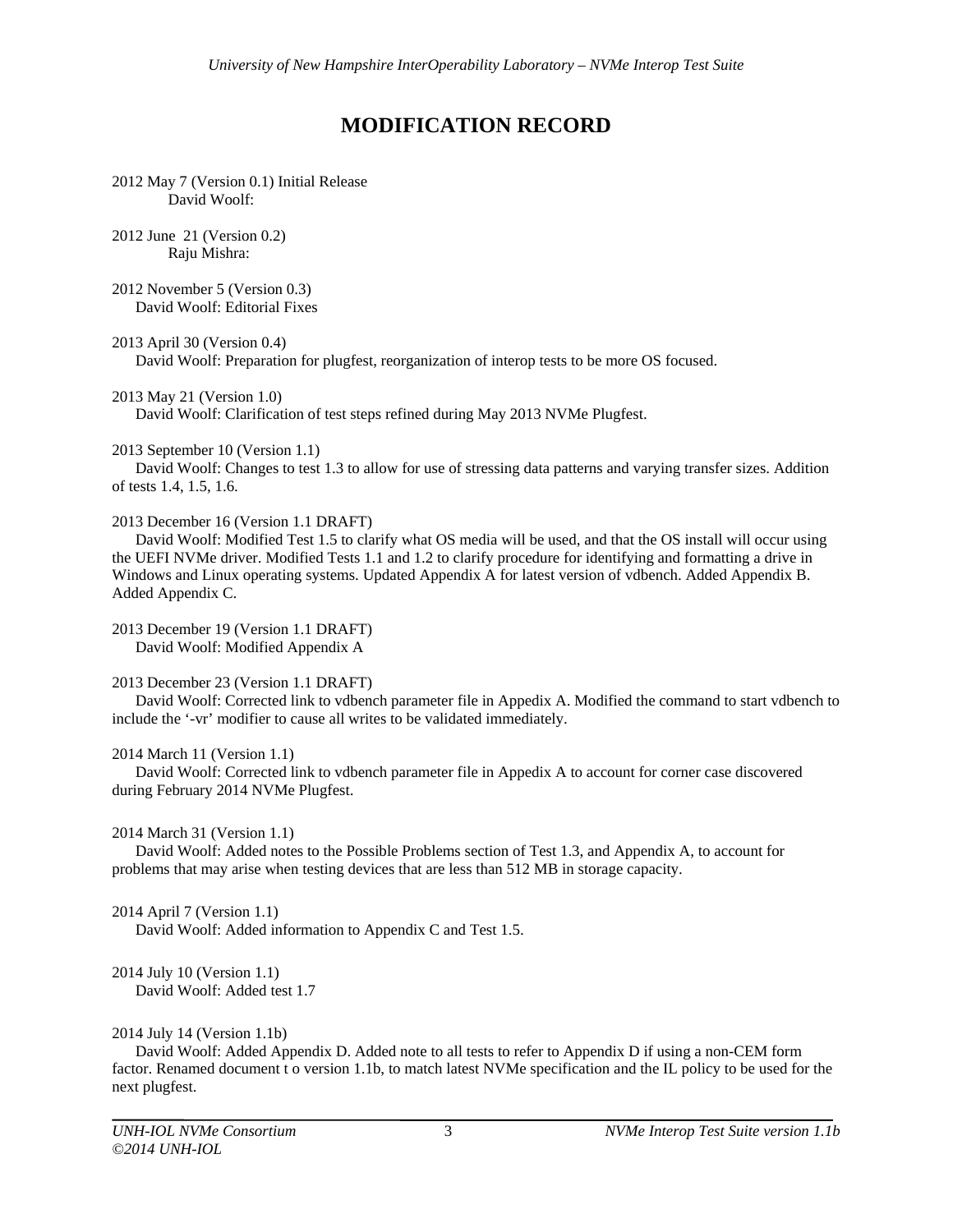#### 2014 August 21 (Version 1.1b)

 David Woolf: Edited Appendix A, and test 1.2 and 1.3 to clarify that an NVMe device should be unformatted when performing Test 1.3.

#### 2014 August 25 (Version 1.1b)

 David Woolf: Further clarifications to test 1.3 and 1.4 to clarify that an NVMe device should be unformatted when performing these tests.

## 2014 September 18 (Version 1.1b)

David Woolf: Clarifications to test 1.6 (hotplug) procedure and observable results.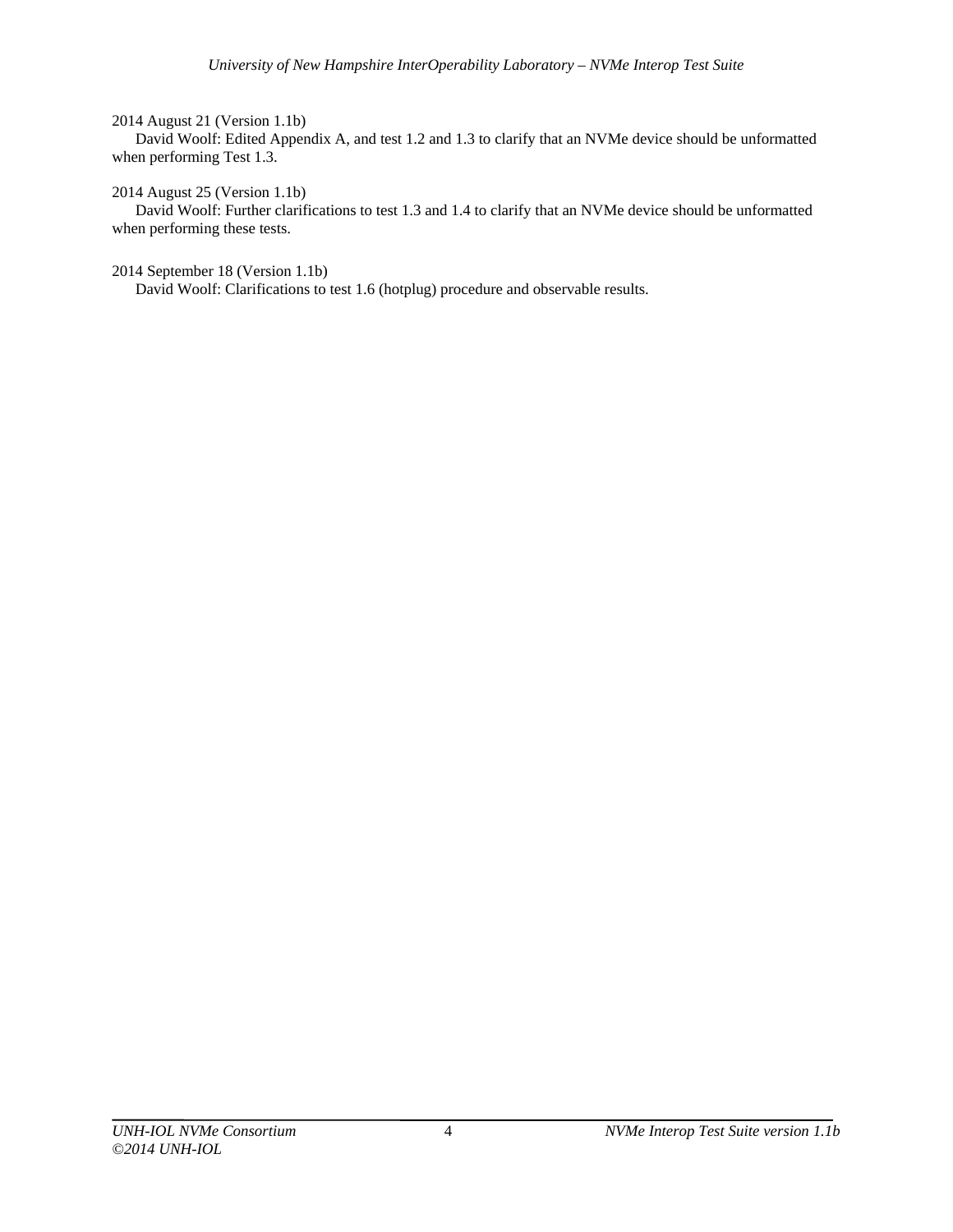# **ACKNOWLEDGMENTS**

 The UNH-IOL would like to acknowledge the efforts of the following individuals in the development of this test plan:

David Woolf **UNH InterOperability Laboratory**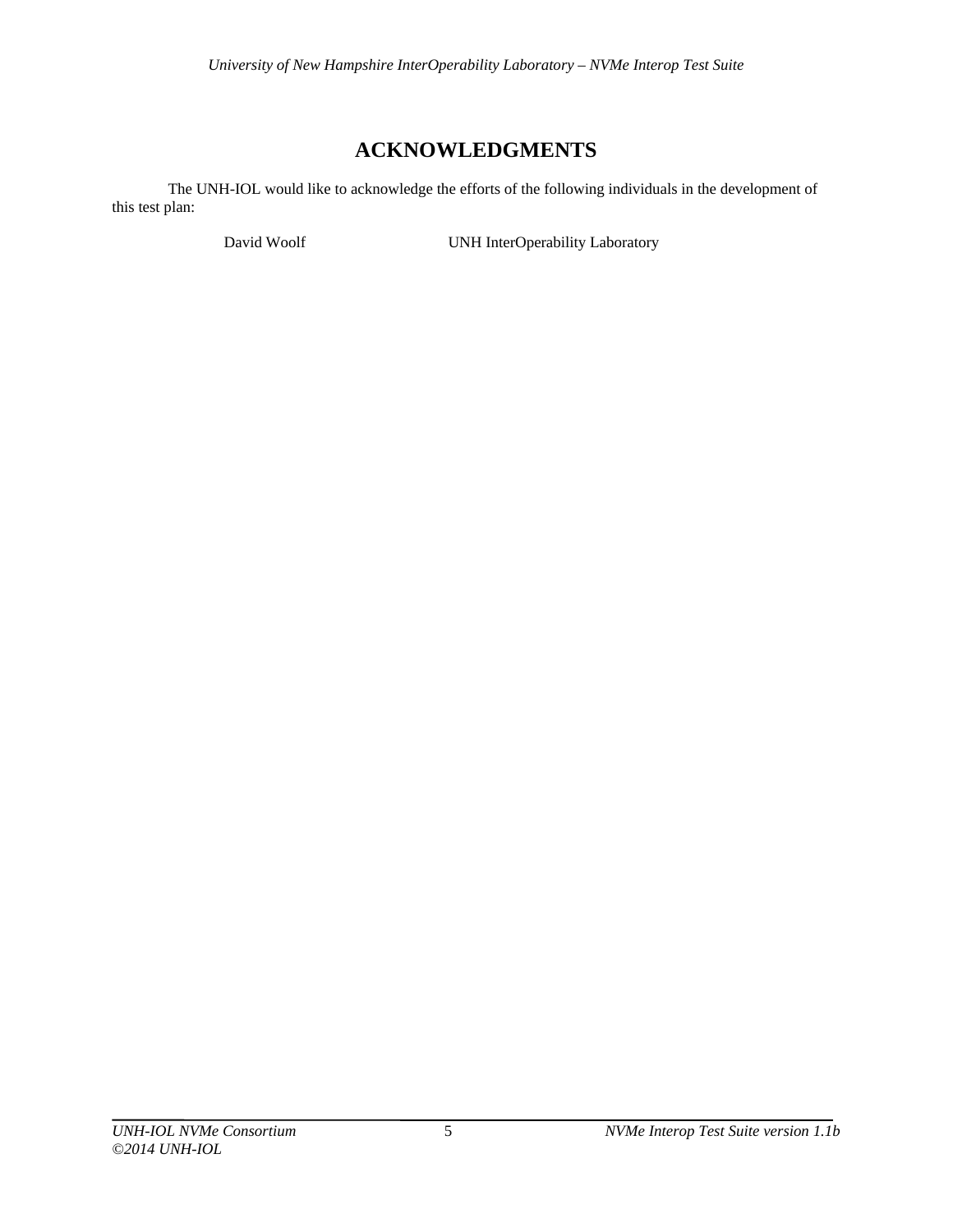# **INTRODUCTION**

The University of New Hampshire's InterOperability Laboratory (IOL) is an institution designed to improve the interoperability of standards-based products by providing a neutral environment where a product can be tested against other implementations of a common standard, both in terms of interoperability and conformance. This particular suite of tests has been developed to help implementers evaluate the NVMe functionality of their products. This test suite is aimed at validating products in support of the work being directed by the NVMe Promoters Group.

These tests are designed to determine if a product interoperates with other products designed to the NVM Express Revision 1.1b specification, hereafter referred to as the "NVMe Specification"). Successful completion of these tests provide a reasonable level of confidence that the Device Under Test (DUT) will function properly in many NVMe environments.

The tests contained in this document are organized in order to simplify the identification of information related to a test, and to facilitate in the actual testing process. Tests are separated into groups, primarily in order to reduce setup time in the lab environment, however the different groups typically also tend to focus on specific aspects of device functionality. A two-number, dot-notated naming system is used to catalog the tests. This format allows for the addition of future tests in the appropriate groups without requiring the renumbering of the subsequent tests.

The test definitions themselves are intended to provide a high-level description of the motivation, resources, procedures, and methodologies specific to each test. Formally, each test description contains the following sections:

#### **Purpose**

 The purpose is a brief statement outlining what the test attempts to achieve. The test is written at the functional level.

#### **References**

 This section specifies all reference material *external* to the test suite, including the specific references for the test in question, and any other references that might be helpful in understanding the test methodology and/or test results. External sources are always referenced by a bracketed number (e.g., [1]) when mentioned in the test description. Any other references in the test description that are not indicated in this manner refer to elements within the test suite document itself (e.g., "Appendix 5.A", or "Table 5.1.1-1")

#### **Resource Requirements**

 The requirements section specifies the test hardware and/or software needed to perform the test. This is generally expressed in terms of minimum requirements, however in some cases specific equipment manufacturer/model information may be provided.

#### **Last Modification**

This specifies the date of the last modification to this test.

#### **Discussion**

 The discussion covers the assumptions made in the design or implementation of the test, as well as known limitations. Other items specific to the test are covered here as well.

## **Test Setup**

 The setup section describes the initial configuration of the test environment. Small changes in the configuration should not be included here, and are generally covered in the test procedure section (next).

#### **Procedure**

 The procedure section of the test description contains the systematic instructions for carrying out the test. It provides a cookbook approach to testing, and may be interspersed with observable results. These procedures should be the ideal test methodology, independent of specific tool limitations or restrictions.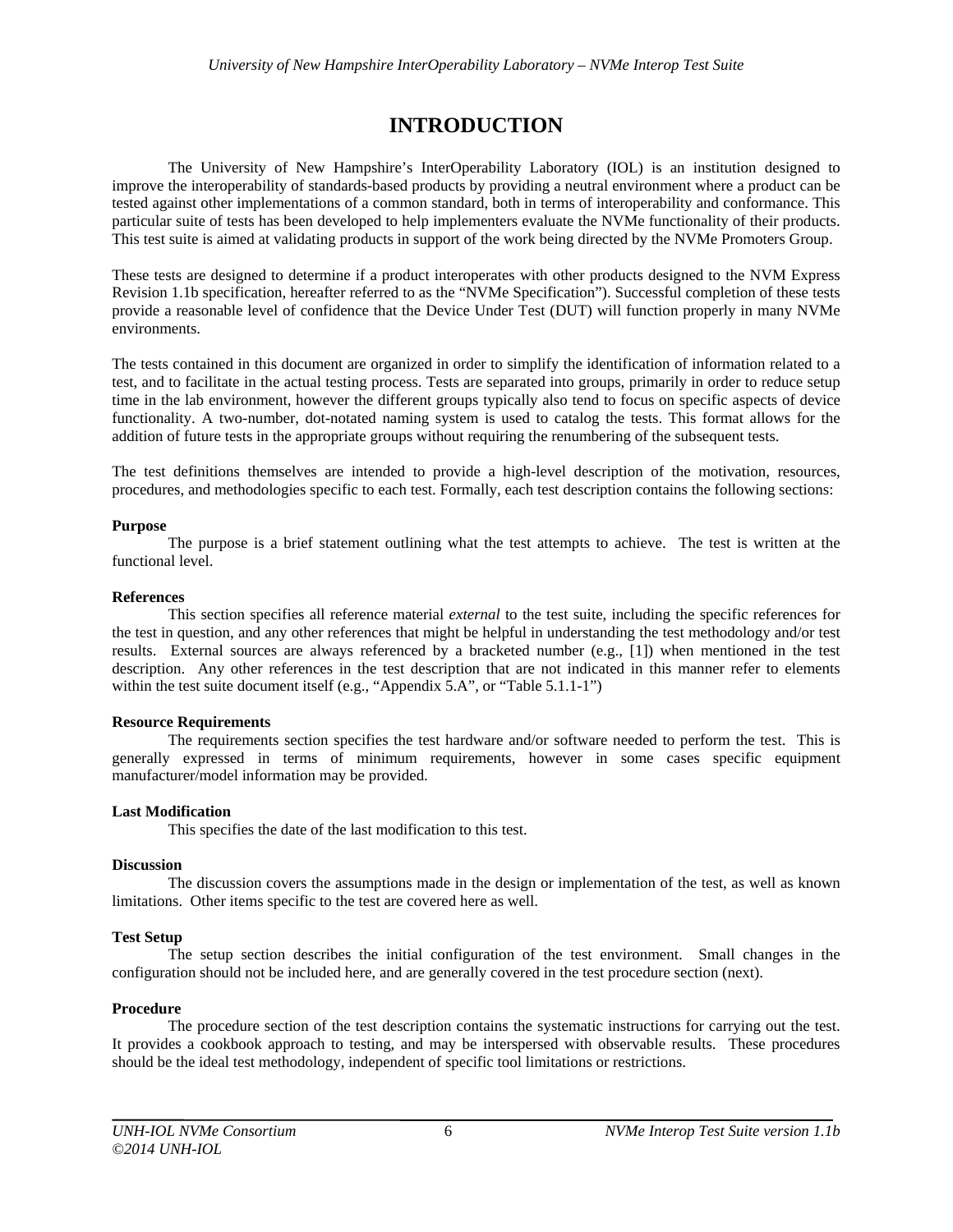#### **Observable Results**

 This section lists the specific observable items that can be examined by the tester in order to verify that the DUT is operating properly. When multiple values for an observable are possible, this section provides a short discussion on how to interpret them. The determination of a pass or fail outcome for a particular test is generally based on the successful (or unsuccessful) detection of a specific observable.

#### **Possible Problems**

 This section contains a description of known issues with the test procedure, which may affect test results in certain situations. It may also refer the reader to test suite appendices and/or other external sources that may provide more detail regarding these issues.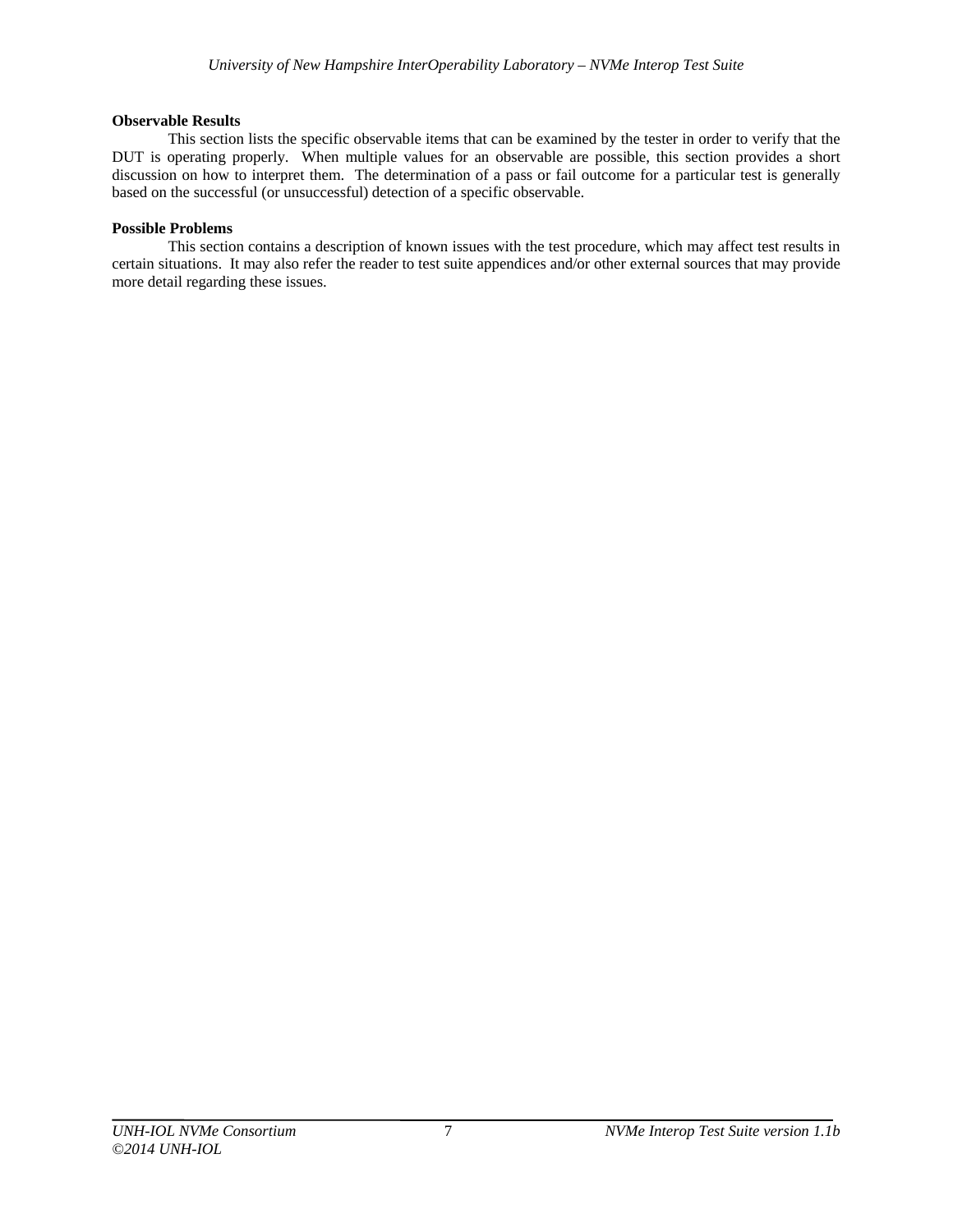# **REFERENCES**

The following documents are referenced in this text:

- **1.** NVM Express Revision 1.1b Specification (July 2, 2014)
- **2.** PCI Express Base Specification Revision 3.0 (November 10, 2010)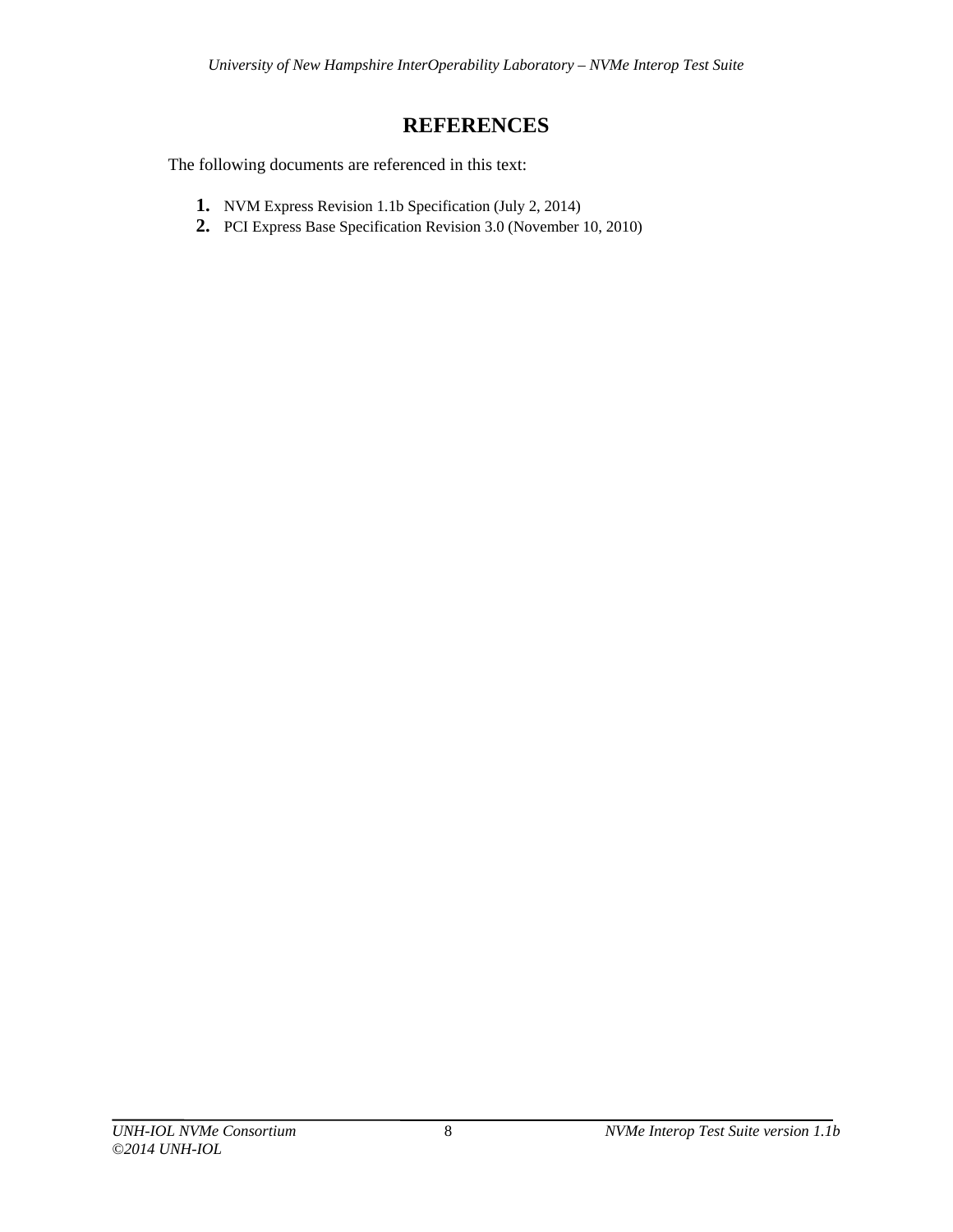# **Group 1: OS Based Interop Tests**

**Overview:** This section describes a method for performing interop verification for NVMe products using features readily available in the most common operating systems.

**Notes:** The preliminary draft descriptions for the tests defined in this group are considered complete, and the tests are pending implementation (during which time additional revisions/modifications are likely to occur).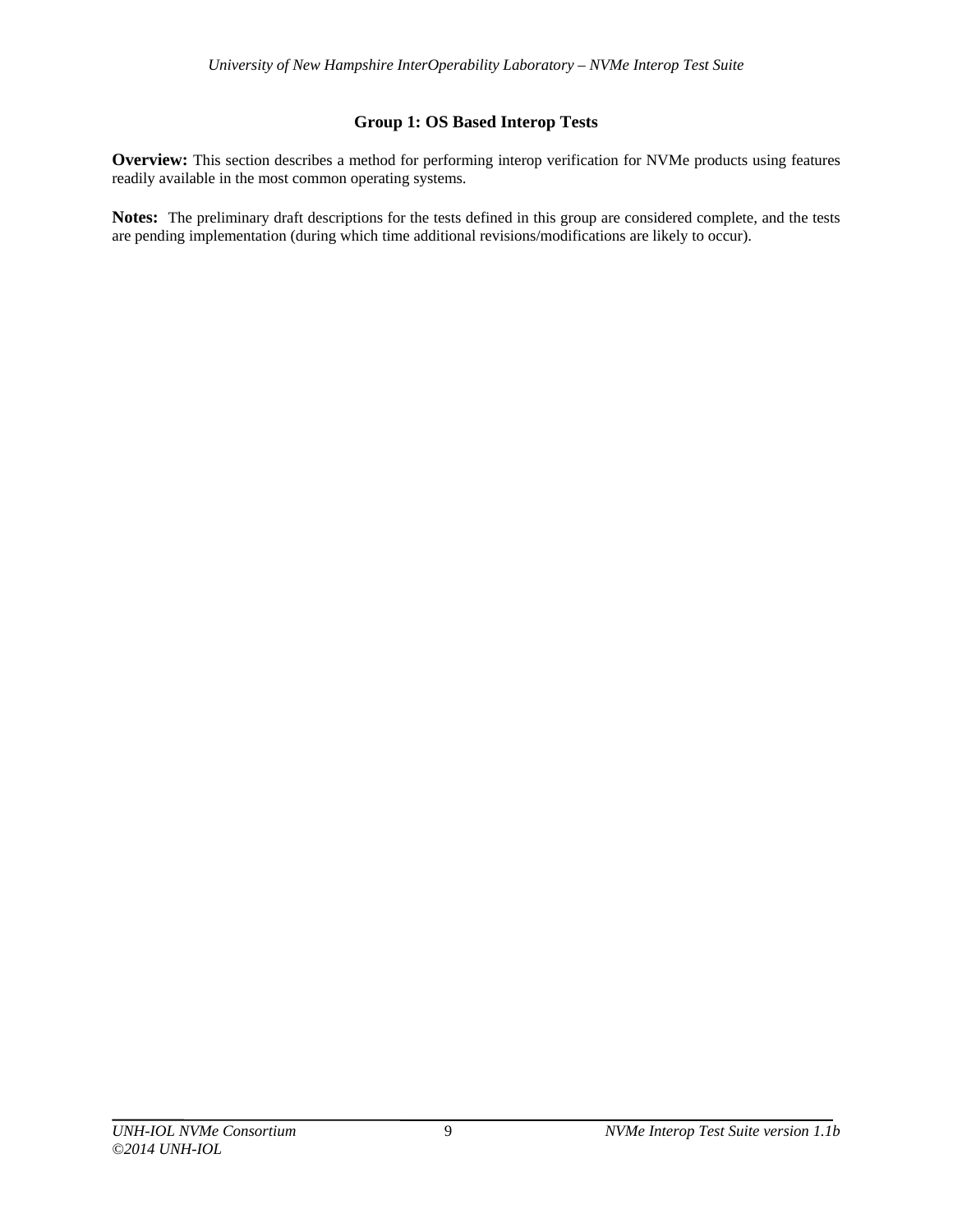# **Test 1.1 – Storage Device Identified**

**Purpose:** To verify that an NVMe Host can properly identify an attached NVMe Storage Device.

## **References:**

[1] NVMe Specification

#### **Resource Requirements:**  NVMe Host Platform and Device. If using a non-CEM form factor, see Appendix D

## **Last Modification:** December 16, 2013

**Discussion:** NVMe Hosts should be able to identify all attached NVMe Devices and display these in the operating system.

**Test Setup:** All products are powered off. The NVMe device is physically attached to the NVMe Host Platform.

## **Test Procedure:**

- 1. Power on the NVMe Host and allow the OS to boot and all necessary drivers to be loaded.
	- a. In Windows based systems the attached NVMe device should be visible under Control Panel > Administrative Tools > Computer Management > Disk Management.
	- b. In Linux based systems the 'lspci' command can be used to list all attached PCI devices, followed by 'ls /dev/nvme\*'.

#### **Observable Results:**

1. Verify that all NVMe devices are identified by the Host and can be displayed to the user through the operating system.

**Possible Problems:** Methods for performing this test may vary across different operating systems and drivers.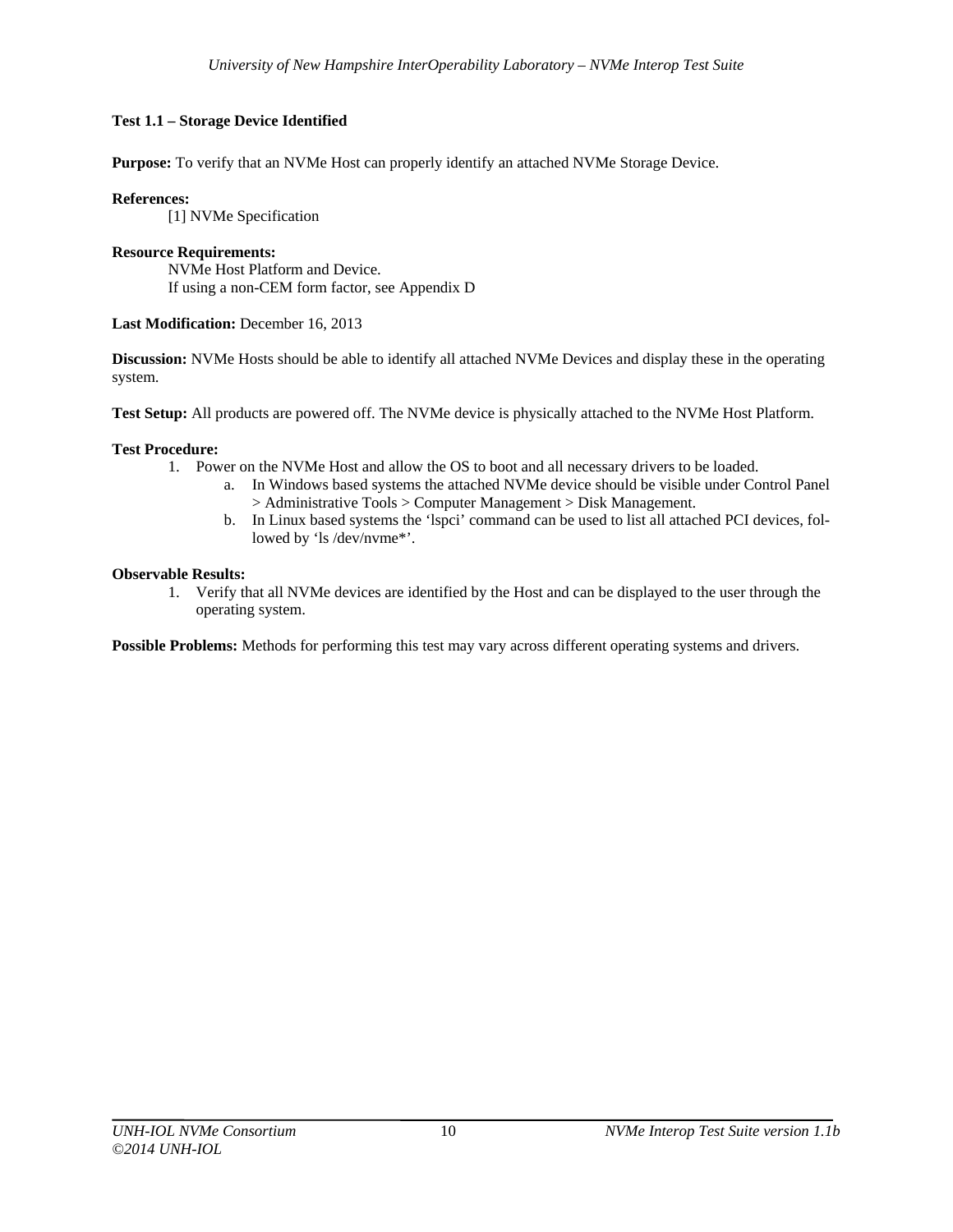# **Test 1.2 – Format Storage Device**

**Purpose:** To verify that an NVMe Host can properly format an attached NVMe Storage Device.

## **References:**

[1] NVMe Specification

#### **Resource Requirements:**  NVMe Host Platform and Device.

If using a non-CEM form factor, see Appendix D

# **Last Modification:** August 21, 2014

**Discussion:** NVMe Hosts should be able to format all attached NVMe Devices and display these in the operating system.

**Test Setup:** The NVMe device is physically attached to the NVMe Host Platform has been identified by the Host Platform, and is visible to the user.

## **Test Procedure:**

- 1. Use available OS tools to format the NVMe Device, then write a file to the device. See Appendix B for how to do this in Windows and Linux operating systems.
- 2. Delete the partition created when the drive was formatted.

## **Observable Results:**

1. Verify that the drive can be partitioned and formatted, a file can be successfully written to the NVMe Device, and the partition can be deleted.

**Possible Problems:** Methods for performing this test may vary across different operating systems and drivers. Be sure to delete the created partition when the test is complete.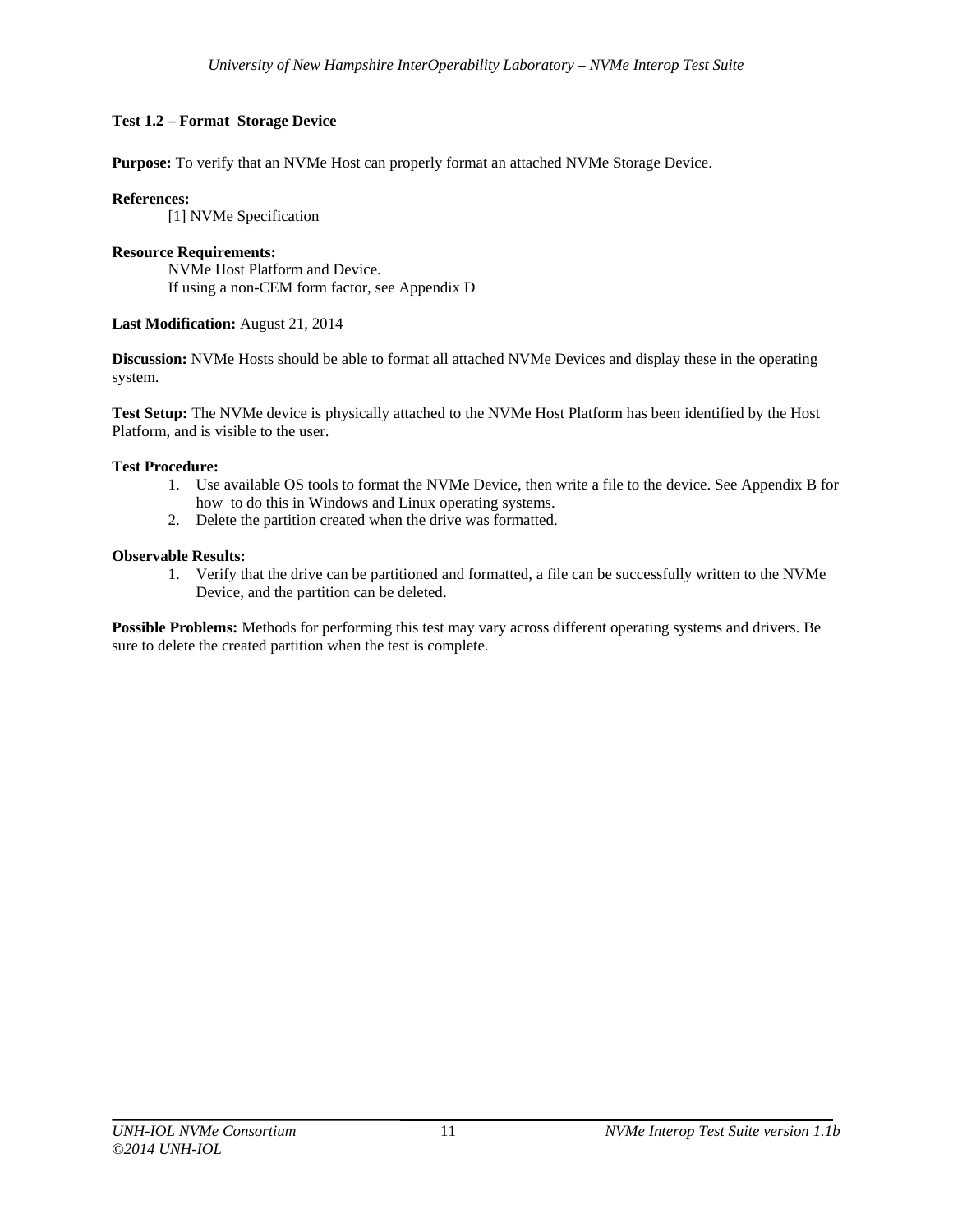# **Test 1.3 – Write Read Compare**

**Purpose:** To verify that an NVMe Host can write and read to an attached NVMe Storage Device without error.

## **References:**

[1] NVMe Specification

#### **Resource Requirements:**  NVMe Host Platform and Device. If using a non-CEM form factor, see Appendix D

## **Last Modification:** August 25, 2014

**Discussion:** NVMe Hosts should be able to write and read files to an attached NVMe Device without error.

**Test Setup:** The NVMe device is physically attached to the NVMe Host Platform has been identified by the Host Platform, and is visible to the user.

#### **Test Procedure:**

- 1. Remove or delete any formatting on the NVMe device.
- 2. Use available tools to perform write/read/compare data operations containing a stressing data pattern to the NVMe Device for 5 minutes. The data operations should be of varying transfer sizes. See Appendix A.
- 3. Shutdown the Host Platform. Power on the Host Platform.
- 4. Repeat steps 1 and 2, 3 times.
- 5. Restart the Host Platform.
- 6. Repeat steps 1 and 4, 3 times.

## **Observable Results:**

- 1. Verify that for all cases, the write/read/compare operations complete without error to the NVMe Device.
- 2. Verify that the steps in the test procedure are performed correctly, and that from steps 1-5, there are no errors reported during the performing of the tests.

**Possible Problems:** Methods for performing this test may vary across different operating systems and drivers. If the DUT has a storage capacity less than 512MB, it will be necessary to modify the threads parameter in the vdbench parameter file. Change the 'threads=128' to 'threads=16'. See Appendix A for more detail on the use of vdbench.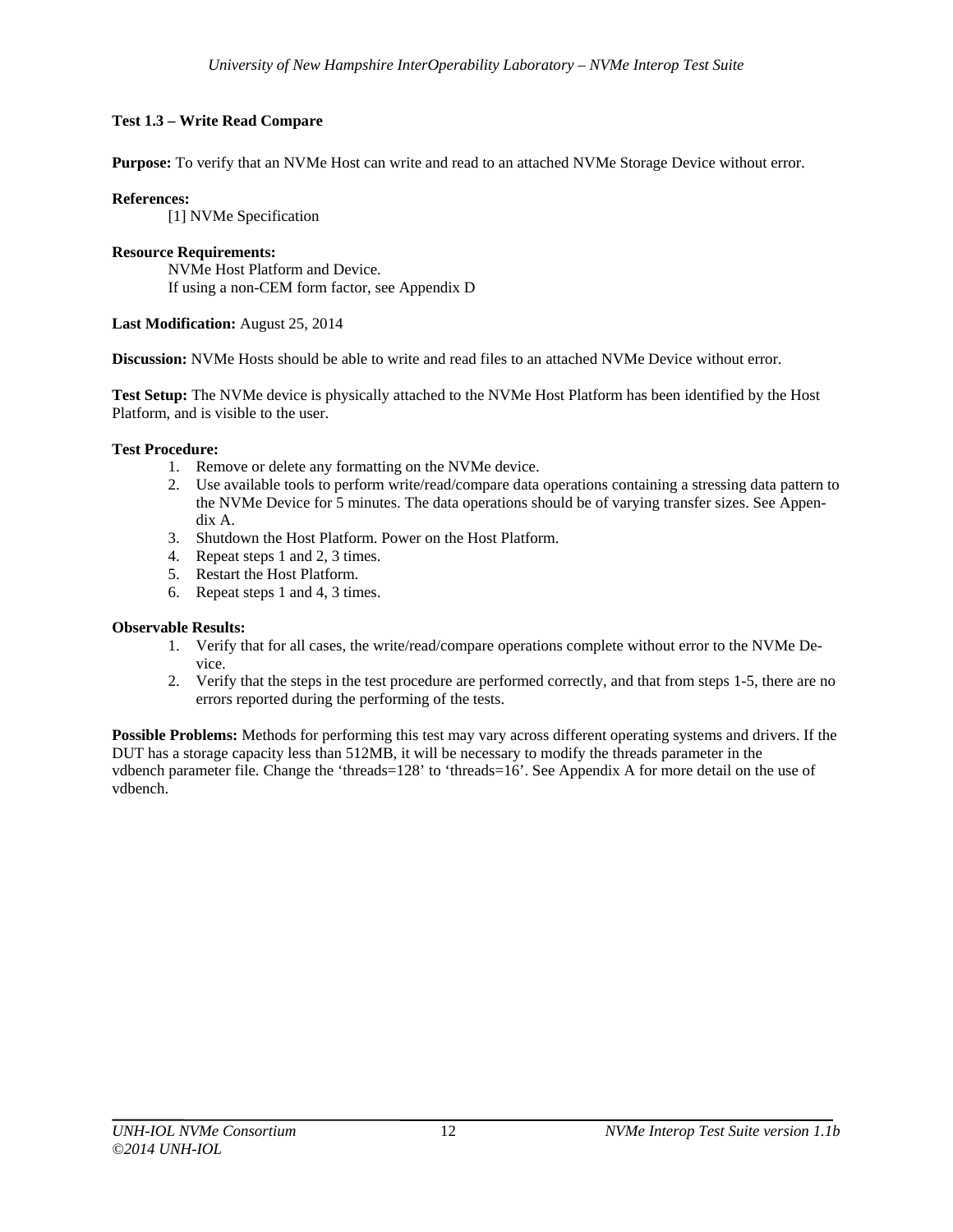# **Test 1.4 – Multiple Devices on Bus**

**Purpose:** To verify that an NVMe Host can write and read to an attached NVMe Storage Device without error when multiple NVMe devices are active in the system.

#### **References:**

[1] NVMe Specification

#### **Resource Requirements:**

NVMe Host Platform and Device. If using a non-CEM form factor, see Appendix D

#### **Last Modification:** August 25, 2014

**Discussion:** NVMe Hosts should be able to write and read files to an attached NVMe Device without error.

**Test Setup:** The NVMe device is physically attached to the NVMe Host Platform and is visible to the user. Additional NVMe device are attached to the NVMe Host in the slots immediately adjacent to the slot containing the device under test.



## **Test Procedure:**

- 1. Remove or delete any formatting on the NVMe device.
- 2. Use available tools to perform write/read/compare data operations containing a stressing data pattern to the attached NVMe Device for 5 minutes. The data operations should be of varying transfer sizes. See Appendix A.
- 3. Shutdown the Host Platform. Power on the Host Platform.
- 4. Repeat steps 1 and 2, 3 times.
- 5. Restart the Host Platform.
- 6. Repeat steps 1 and 4, 3 times.

## **Observable Results:**

- 1. Verify that for all cases, the write/read/compare operations complete without error to the NVMe Device.
- 2. Verify that the steps in the test procedure are performed correctly, and that from steps 1-5, there are no errors reported during the performing of the tests.

**Possible Problems:** Methods for performing this test may vary across different operating systems and drivers.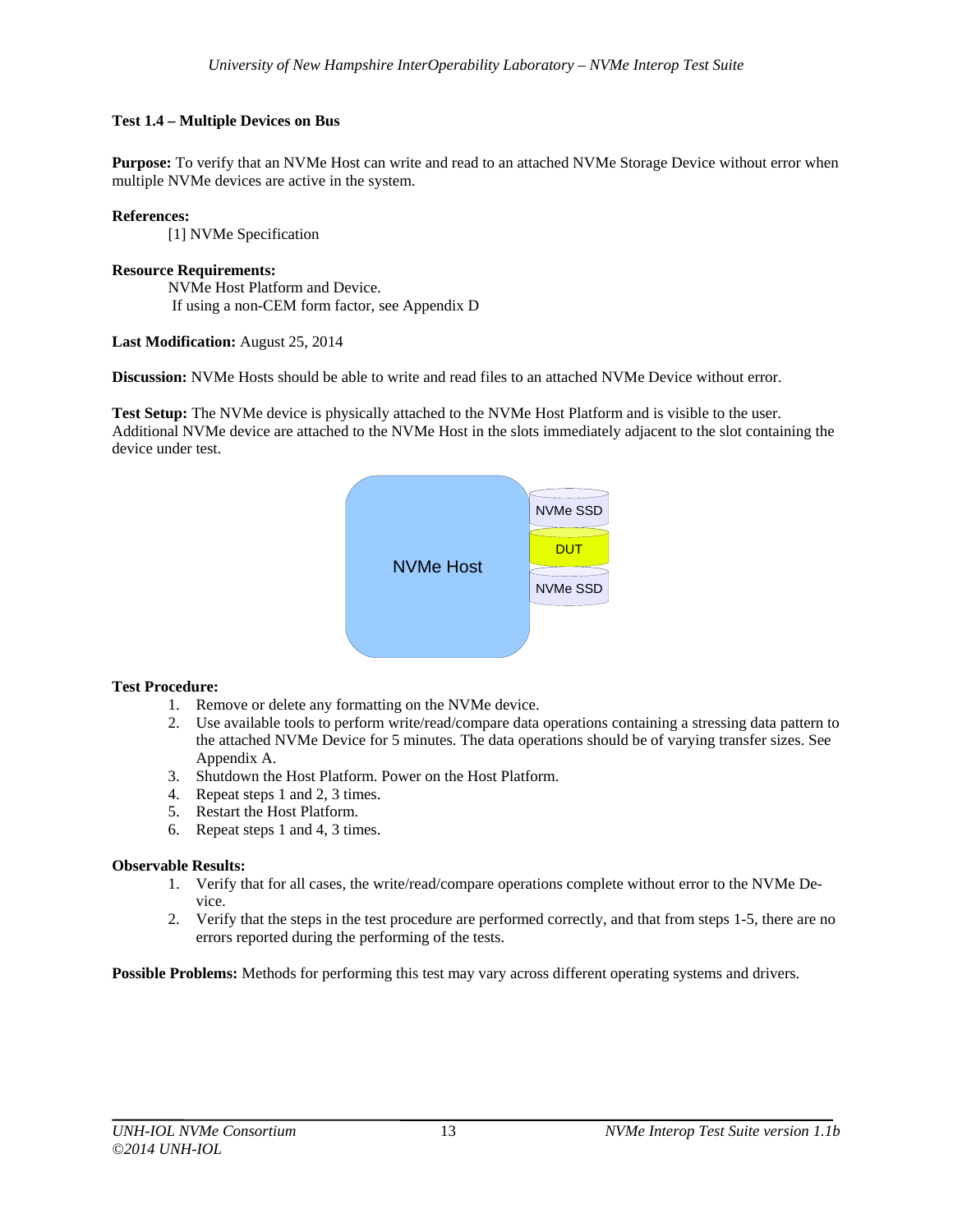# **Test 1.5 – Boot from NVMe Device (Optional)**

**Purpose:** To verify that an NVMe Host can boot from an attached NVMe Storage Device. **References:** 

[1] NVMe Specification

## **Resource Requirements:**

NVMe Host Platform and Device. If using a non-CEM form factor, see Appendix D

## **Last Modification:** July 14, 2014

**Discussion:** NVMe Hosts should be able to boot from an attached NVMe Device without error. At this time, this test is not used to determine qualification of products for the NVMe Integrators List.

**Test Setup:** The NVMe device is physically attached to the NVMe Host Platform. The Host platform will use the UEFI NVMe Driver to boot from the NVMe device.

**Test Procedure:** The procedure below describes installing Windows Server 2012 R2 on an NVMe host platform with UEFI support. The procedure will vary for different operating systems. The system used was a **Dell PowerEdge R720 with BIOS Revision 2.2.2**. Other host platforms are acceptable.

- 1. Download the X64 version of the UEFI shell by going to http://sourceforge.net/apps/mediawiki/tianocore/index.php?title=UEFI\_Shell
- 2. Navigate by clicking the links to ShellBinPkg -> UefiShell/ X64 -> Shell.efi
- 3. Prepare a USB key to store the UEFI shell by formatting the key as FAT32 and then copy the Shell.efi to the root directory on the key
- 4. !! also get NvmExpressDxe.x64.efi onto root of the thumb drive !!
- 5. Power off system (Never hot plug an NVMe device)
- 6. Install NVMe device.
- 7. Insert UEFI shell thumb drive in a USB port
- 8. Power on system
- 9. Insert Windows installation disc in optical drive.
- 10. Press function key to start UEFI boot manager (for example on Dell systems this is usually F11)
- 11. Select "UEFI Boot Menu"
- 12. Select "Boot From File"
- 13. Select "[UEFI] Disk connected to front USB…"
- 14. Select "Shell.efi"
- 15. Press 'ESC' within 5 seconds when prompted.
- 16. At the command prompt, select the thumb drive by typing "fs0:"
- 17. Type: "NvmExpressDxe.x64.efi" (you can use the tab key to complete the filename) and press enter
- 18. Type: "connect" and press enter, the system should respond with several "Connect Handle [xx] Result Success" messages
- 19. Restart the shell by typing "exit" to return to the Boot Manager menu.
- 20. Select "UEFI Boot Menu" then "Boot From File" then "[UEFI] Disk connected to front USB."
- 21. Select "Shell.efi"
- 22. Press 'ESC' within 5 seconds when prompted.
- 23. Type "fs1:" to select the optical drive
- 24. Type "cd efi" to Change Directory to the EFI directory on the installer disc
- 25. Type "cd boot" to Change Directory to the boot directory
- 26. Type "bootx64.efi" to start the installation process, be ready to press any key when prompted to boot from the optical disc
- 27. Follow the Windows installer prompts to format the NVMe device and complete the install
- 28. Once the install completes the system reboots
- 29. Press function key to start UEFI boot manager (for example on Dell systems this is usually F11)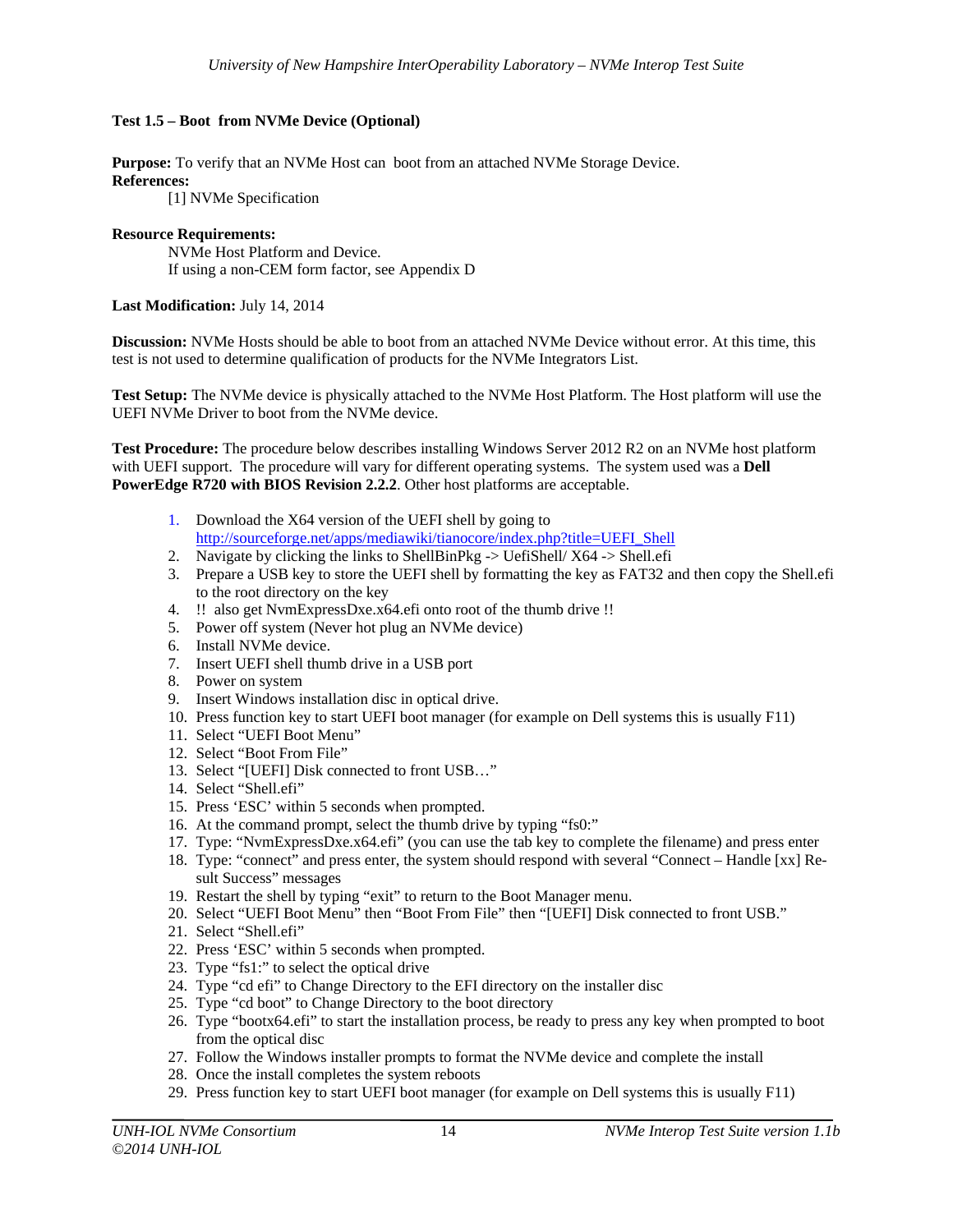- 30. Select "UEFI Boot Menu"
- 31. Select the NVMe device, which may appear as an unknown device.
- 32. OS will boot

# **Observable Results:**

1. Verify that the operating system booted as expected, the NVMe device was identified properly by the operating system for each power down or reboot cycle.

**Possible Problems:** Methods for performing this test may vary across different operating systems and drivers. Not all operating systems may have boot support for NVMe. Additionally different hardware platforms may behave differently, with slightly different steps necessary.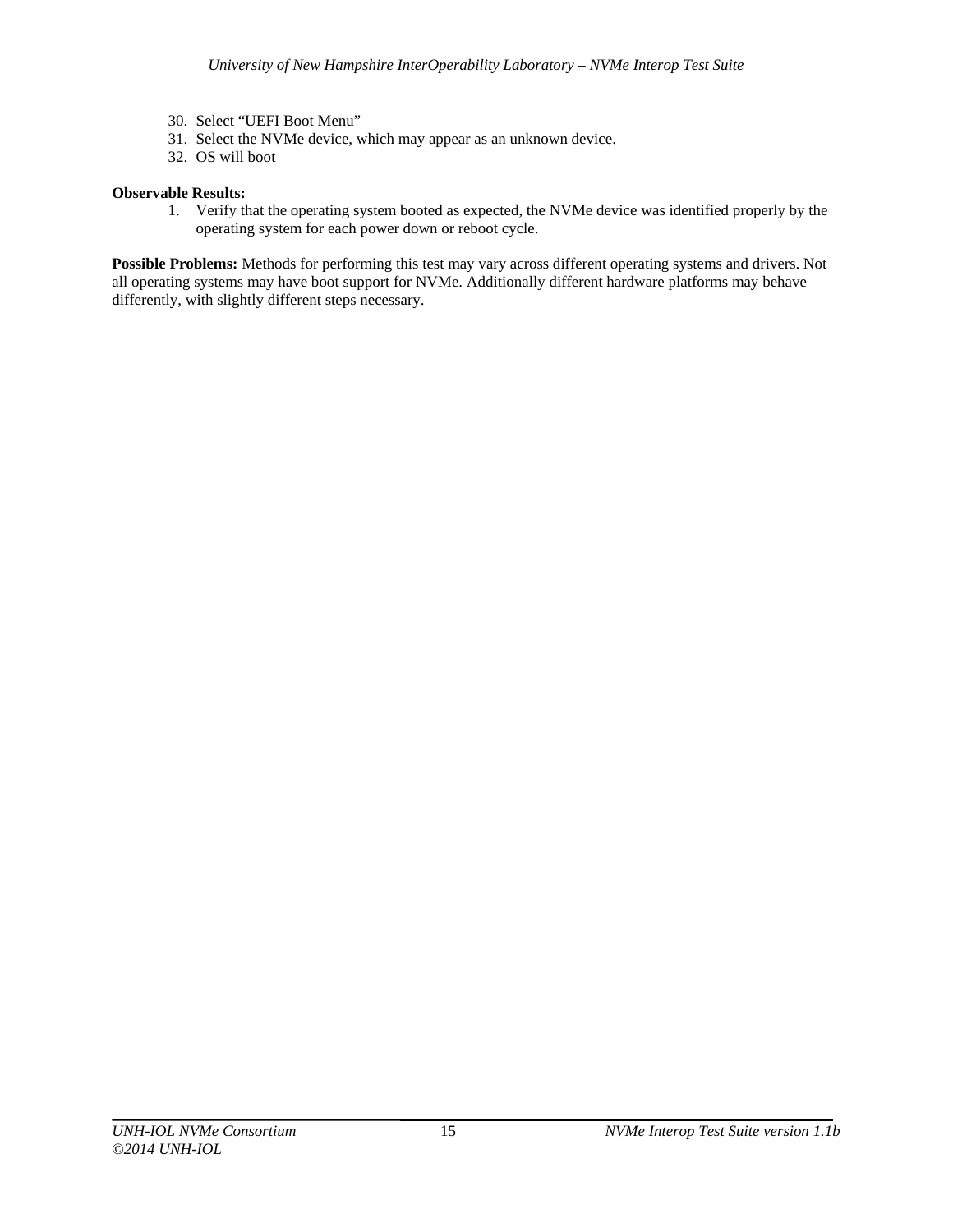# **Test 1.6 – Hotplug NVMe Device (Optional)**

**Purpose:** To verify that an NVMe Host properly handle hotplugging of an NVMe Storage Device.

## **References:**

[1] NVMe Specification

## **Resource Requirements:**

NVMe Host Platform and Device supporting SFF-8639 form factor.

#### **Last Modification:** September 18, 2014

**Discussion:** NVMe Devices should be able to hotplugged from/to an NVMe Host without error. At this time, this test is not used to determine qualification of products for the NVMe Integrators List. This test is considered optional, and for information only.

**Test Setup:** At least 2 NVMe devices are physically attached to the NVMe Host Platform and are visible to the user in the OS.

#### **Test Procedure:**

- 1. Power on the NVMe Host and allow the OS to boot and all necessary drivers to be loaded.
- 2. Ensure that the OS has not loaded from the NVMe device under test, but has loaded from another source.
- 3. Using the appropriate OS utilities, disable the NVMe device. In Windows, this may be under 'Device Manager'. In Linux, it may be necessary to unmount the NVMe device. Methods may vary across OSes. Other host platforms may have vendor specific methods for performing orderly device removal.
- 4. Physically remove the device from the NVMe Host.
- 5. Verify that the removed device is no longer visible in the OS.
- 6. Verify that the Host is still able to access the remaining NVMe device.
- 7. Physically reinstall the device to the same slot on the NVMe host. Use any necessary platform specific tools to perform an orderly device addition.
- 8. Format the both NVMe device installed in the host platform and begin read/write/compare operations as defined in Test 1.3.

## **Observable Results:**

1. Verify that after step 8 in the procedure both NVMe devices are identified by the Host OS, formatted without error, and read/write/compare operations completed without error.

**Possible Problems:** Methods for disabling the NVMe device may vary across different operating systems.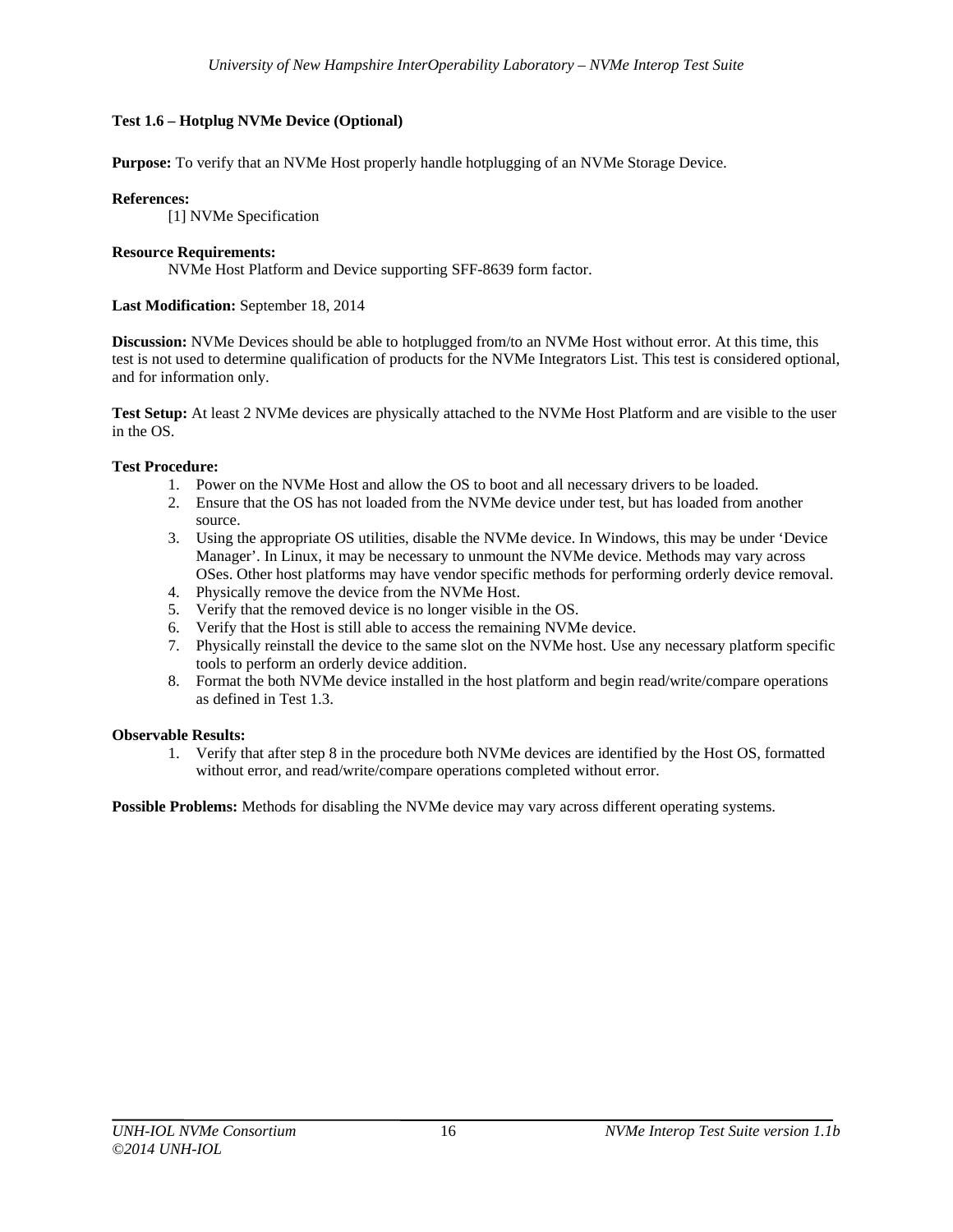# **Test 1.7 – Dual Port Device (Optional)**

**Purpose:** To verify that an NVMe Host properly handles a NVMe Storage Device with Dual Ports.

## **References:**

[1] NVMe Specification

#### **Resource Requirements:**  NVMe Host Platform and Device. If using a non-CEM form factor, see Appendix D

# **Last Modification:** July 10, 2014

**Discussion:** Dual Ported NVMe device provide redundancy in the face of link breakages or port failures. This test only applies to SFF-8639 devices that support dual ports. A controlled method must be used to break and repair links in this test, as shown in the diagram below. In cabled interfaces this may involve disconnecting the cable. In a non cabled interface such as PCIe, specialized hard will be necessary.



**Test Setup:** The NVMe dual ported device is physically attached to the NVMe Host Platform has been formatted by the Host Platform, and is visible to the user.

## **Test Procedure:**

- 1. Power on the NVMe Host and allow the OS to boot and all necessary drivers to be loaded.
- 2. Ensure that the OS has not loaded from the NVMe device under test, but has loaded from another source.
- 3. Using the appropriate OS utilities determine if the dual port NVMe device appears twice in the OS, or if some method of MPIO is enabled, the NVMe device appears on ly once.
- 4. Using a controlled method, break one link to the NVMe device, while the other link remained connected and active.
- 5. Using the appropriate OS utilities determine the following
	- a. If the dual port NVMe device appeared twice in the OS, now only 1 instance of the NVMe device is visible in the Host OS.
	- b. If some method of MPIO is enabled, the NVMe device still appears in the Host OS.
- 6. Using a controlled method, reconnect the broken link to the NVMe device, while the other link remains connected and active.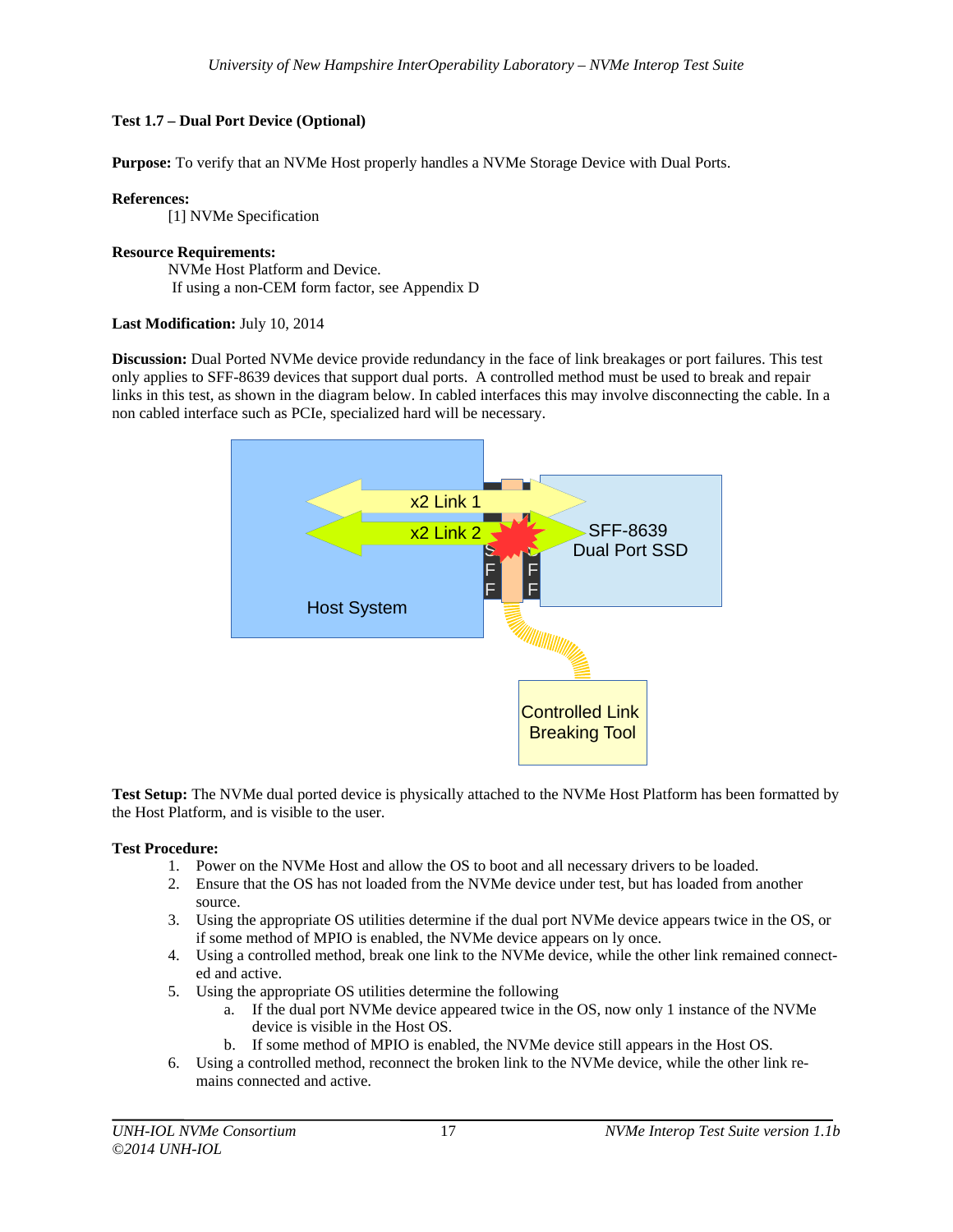# **Observable Results:**

- 1. Using the appropriate OS utilities determine the following
	- a. If the dual port NVMe device appeared twice in the OS in step 3, there is now again 2 instances of the NVMe device visible in the Host OS.
	- b. If some method of MPIO is enabled, the NVMe device still appears in the Host OS.

**Possible Problems:** Methods for disabling the NVMe device may vary across different operating systems.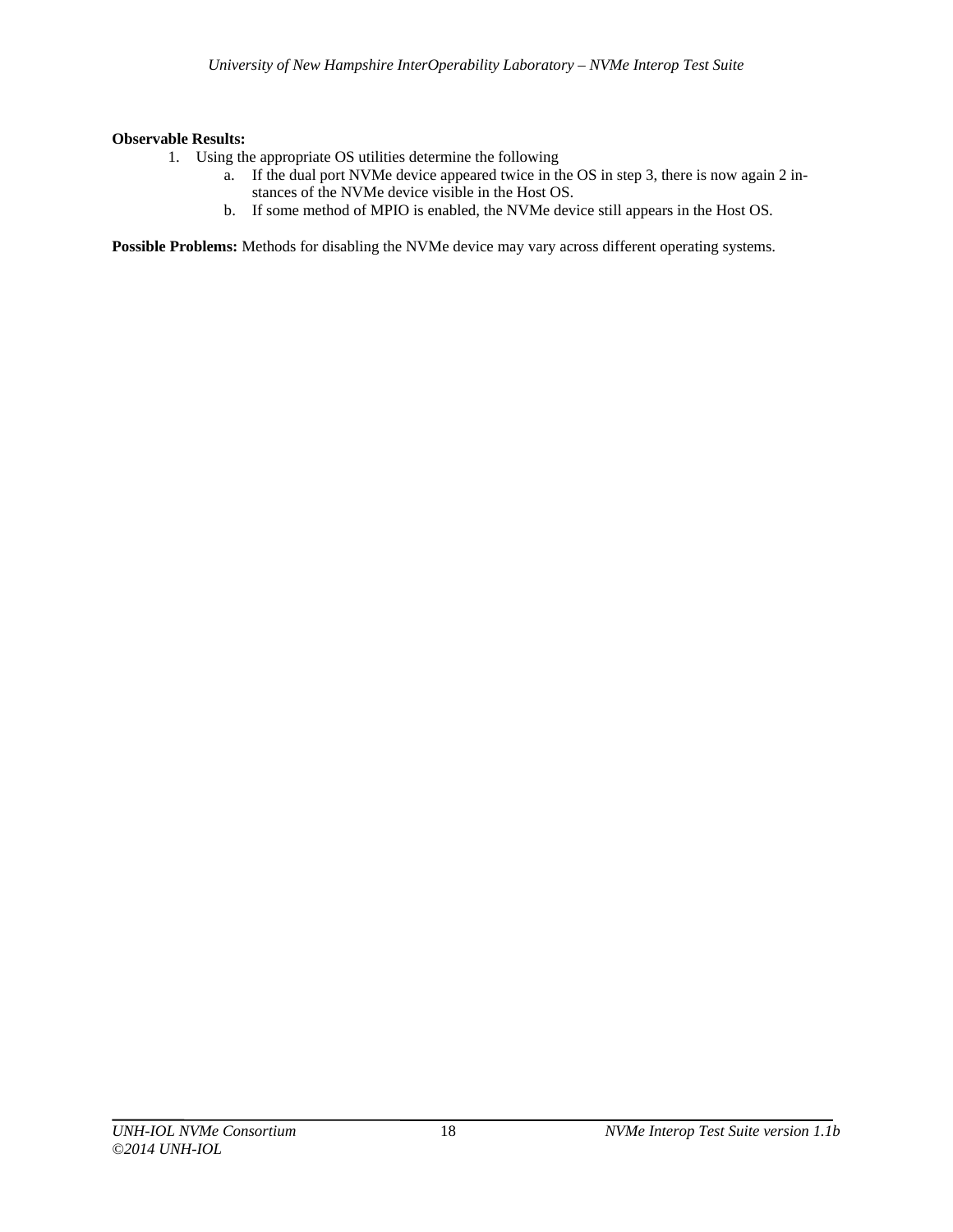# **Appendix A - Write/Read/Compare Utility for Windows and Linux**

**Purpose:** To define a means of connecting prototype NVMe products for performing the tests outlined in this document.

#### **References:**

[1]NVMe Specification

#### **Resource Requirements:**

NVMe Host and Device, PCIe conformance channel

## **Last Modification**: August 21, 2014

**Discussion:** To perform interoperability testing between an NVMe Host Platform and an NVMe Device, a utility capable of writing, reading, and comparing data written to an NVMe Device is necessary. This Appendix will describe the use of the VDBENCH utility to perform this testing. Being a Java based tool, VDBENCH has the benefit of working across multiple operating systems. Other utilities may be used instead of VDBENCH, but their behavior should be known to be similar to that implemented with VDBENCH.

Stressing patterns can be used in the test by using a file with contents that will produce a pattern on the PCIe bus when the file transfer occurs.

**Test Setup:** The NVMe device is physically attached to the NVMe Host Platform. The NVMe device has not been formatted by the Host Platform, all partitions have been deleted, and is visible to the user.

#### **Test Procedure:**

- 1. Install vdbench 504, following the instructions at http://www.oracle.com/technetwork/serverstorage/vdbench-downloads-1901681.html
- 2. Download the VDBENCH parameter file for your OS:
	- a. https://www.iol.unh.edu/services/testing/NVMe/unh\_interop\_1\_1\_windows.txt b. https://www.iol.unh.edu/services/testing/NVMe/unh\_interop\_1\_1\_linux.txt
- 3. Verify that the attached NVMe Device is visible in OS (disk management in windows or lspci in linux)
- 4. Edit the unh interop.txt VDBENCH parameter file so that the 'lun' parameter points to the SSD under test.
- 5. Run the unh\_iol\_1\_1.txt parameter file using the following command for vdbench: vdbench -f unh\_iol\_1\_1\_<linux/windows>.txt –vr.
- 6. Verify that the vdbench test run completed with no errors. Check /vdbench504/output/summary.html

## **Observable Results:**

1. Verify that the write/read/compare operations complete without error to the NVMe Device.

## **Possible Problems:**

- 1. Methods for performing this test may vary across different operating systems and drivers.
- 2. If VDBENCH indicates a Java error, it may be necessary to update the path to Java in vdbench.bat. To do this, use the following steps:
	- a. Open vdbench.bat for editing.
	- b. Find where the java path is in the bat file, by default it says: set java=java
	- c. Find where java is on the system. For example, in Windows 7 64 bit and Windows Servier 2012 systems the path is C:\Program Files  $(x86)\$ Java\jre7\bin\java
	- d. Copy the new path into the vdbench.bat file: set java="C:\Program Files  $(x86)\$ Java\jre7\bin\java". Be sure to use the double quotes.
- 3. If the DUT has a storage capacity less than 512MB, it will be necessary to modify the threads parameter in the vdbench parameter file. Change the 'threads=128' to 'threads=16'. If this adjustment is not made, the test may not complete, and vdbench may indicate a 'busy' or 'timeout' error.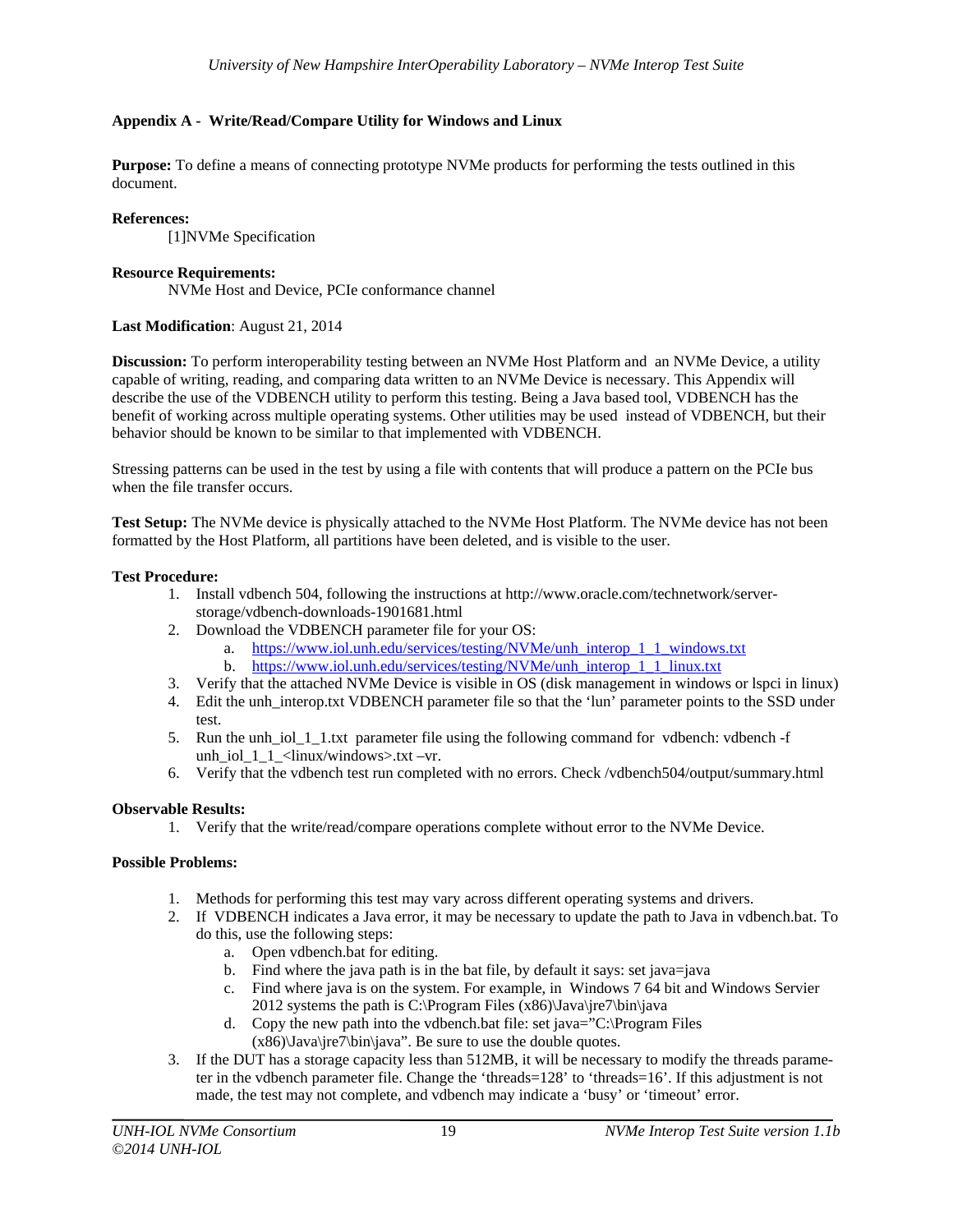# **Appendix B - Formatting Drive**

**Purpose:** To define the procedure for formatting a drive in Windows and Linux Operating Systems.

**References:**  [1]NVMe Specification

## **Resource Requirements:**

NVMe Host and Device, PCIe conformance channel

#### **Last Modification**: December 16, 2013

**Discussion:** To perform interoperability testing between an NVMe Host Platform and an NVMe Device, a utility capable of writing, reading, and comparing data written to an NVMe Device is necessary. This Appendix will describe the use of the VDBENCH utility to perform this testing. Being a Java based tool, VDBENCH has the benefit of working across multiple operating systems. Other utilities may be used instead of VDBENCH, but their behavior should be known to be similar to that implemented with VDBENCH.

Stressing patterns can be used in the test by using a file with contents that will produce a pattern on the PCIe bus when the file transfer occurs.

**Test Setup:** The NVMe device is physically attached to the NVMe Host Platform has been formatted by the Host Platform, and is visible to the user.

#### **Windows Procedure:**

- 1. Navigate to Control Panel, Administrative Tools, Computer Management, Disk Management.
- 2. Right click on the volume to be formatted.

#### **Linux Procedure:**

- 1. sudo fdisk /dev/nvme0n1, then press 'w'
- 2. sudo mkfs.ext2 /dev/nvme0n1
- 3. sudo mkdir /mnt/nvme
- 4. sudo mount /dev/nvme0n1 /mnt/nvme
- 5. sudo cp unhiol.tst /mnt/nvme
- 6. sudo ./vdbench -f unh\_interop.txt

Note that steps 1 and 2 are only necessary when initially installing the drive. After reboot, only step 4 is necessary

#### **Observable Results:**

1. Verify that the write/read/compare operations complete without error to the NVMe Device.

#### **Possible Problems:**

Methods for performing this test may vary across different operating systems and drivers.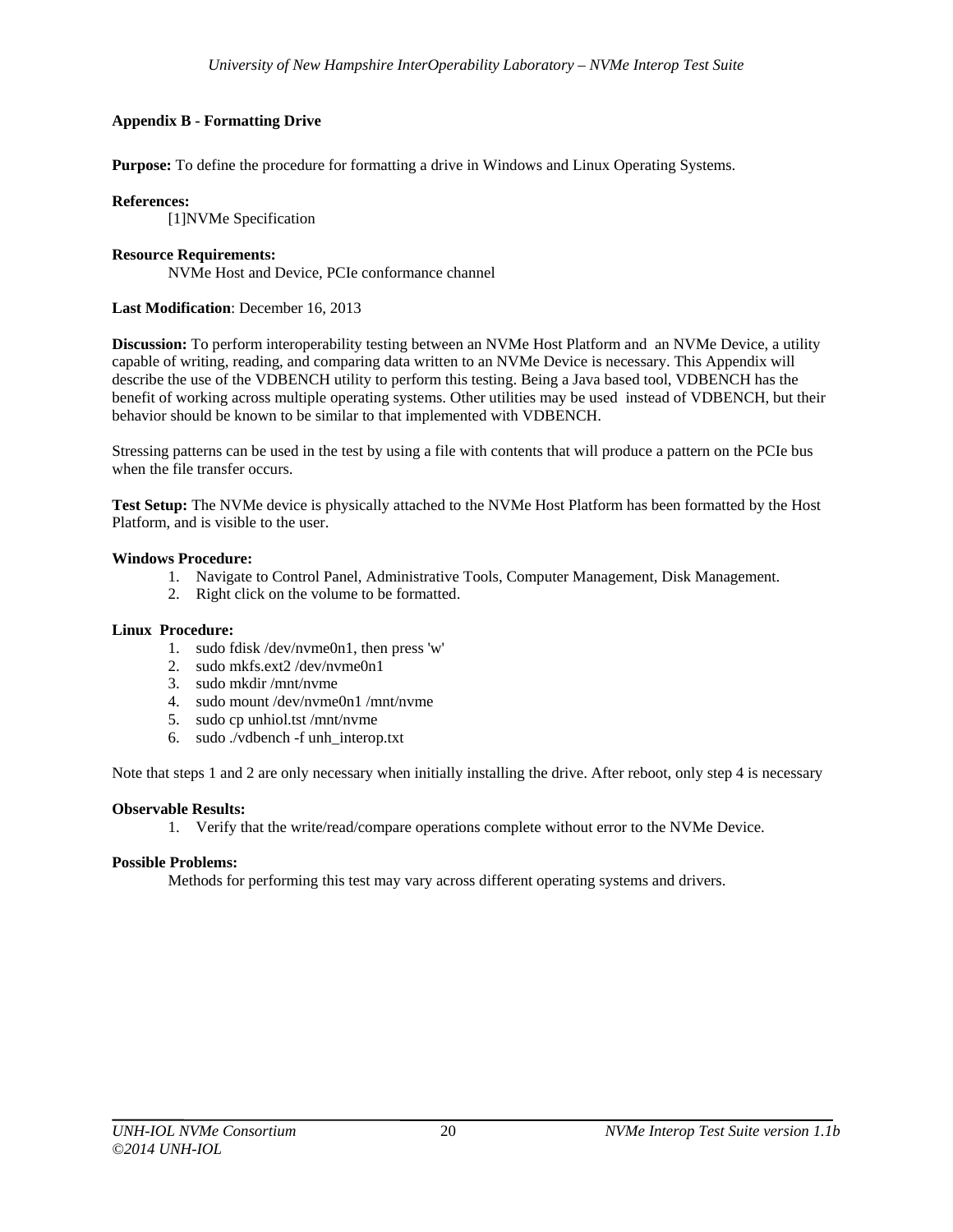# **Appendix C - Write/Read/Compare Utility for UEFI**

**Purpose:** To define a means of connecting prototype NVMe products for performing the tests outlined in this document when using UEFI.

**Last Modification**: April 3, 2014

**Discussion:** An NVMe Driver exists for the UEFI boot shell. Below is a procedure for performing a Write/Read/Compare operation from a UEFI Host to an NVMe drive to match the requirements of Test 1.3 in this document..

**Test Setup:** The NVMe device is physically attached to the NVMe Host Platform.

**Test Procedure:** The Write/Read/Compare tests over UEFI can be run off of a USB stick in a system that can boot from USB. To prep a USB stick for testing, simply extract the IHV-SCT\_Binary (This is used for device testing) and the UEFI-SCT\_Binary (This is used for platform testing) as well as the compatible shell version.

Download the X64 version of the UEFI shell by going to http://sourceforge.net/apps/mediawiki/tianocore/index.php?title=UEFI\_Shell Navigate by clicking the links to ShellBinPkg -> UefiShell/ X64 -> Shell.efi

Later releases of the SCT test software may support newer versions of the shell. To check on versions of the SCT test software, visit http://www.uefi.org/specs/access which has a list of all releases. Follow the instructions on the site to get access to the new releases.

# **UEFI Test Guide for IHV-SCT Testing (**Note**:** the steps below may vary for different host platforms)

- 1. Load a USB drive with the correct folder of SCT testing and shell
- 2. Start the system and enter boot manger when prompted
- 3. Select:
	- a. "UEFI Boot Menu"
	- b. "Boot From File"
	- c. "Cruzer Glide" USB option
	- d. "Shellv1.efi"
- 4. Stop automatic startup
- 5. EFI might start in an incorrect drive
	- a. Type "cd .." until at the root of the drive
	- b. Type "ls" and you should see the following:
		- 1.\*\*\*\*\*\*\*SUBJECT TO CHANGE\*\*\*\*\*\*\*
			- 2.UEFI-SCT\_Binary
			- 3.Shellv1.efi
			- 4.Other
			- 5.SCT
			- 6.Startup.nsh
	- c. If these sections are not seen:
		- 1.Type map –b and try each of the fsX: locations
			- 2.Change locations by typing "fsx:"
- 6. Now that you are in the correct location navigate to "\IHV-SCT\_Binary\IHVSct\SctPackageX64\X64"
- 7. Type "sct  $-u$ "
- 8. Enter "Test Device Configuration"
	- a. Type "s1"
	- b. It should be obvious which drive is NVMe by looking at the drivers, it doesn't specifically say NVMe but through process of elimination only one should remain
	- c. To add the device to the list, type "I XX" where XX is the reference handle (example: C6)
	- d. Choose "P" for PCIe device
	- e. Choose "Y" for all for default configuration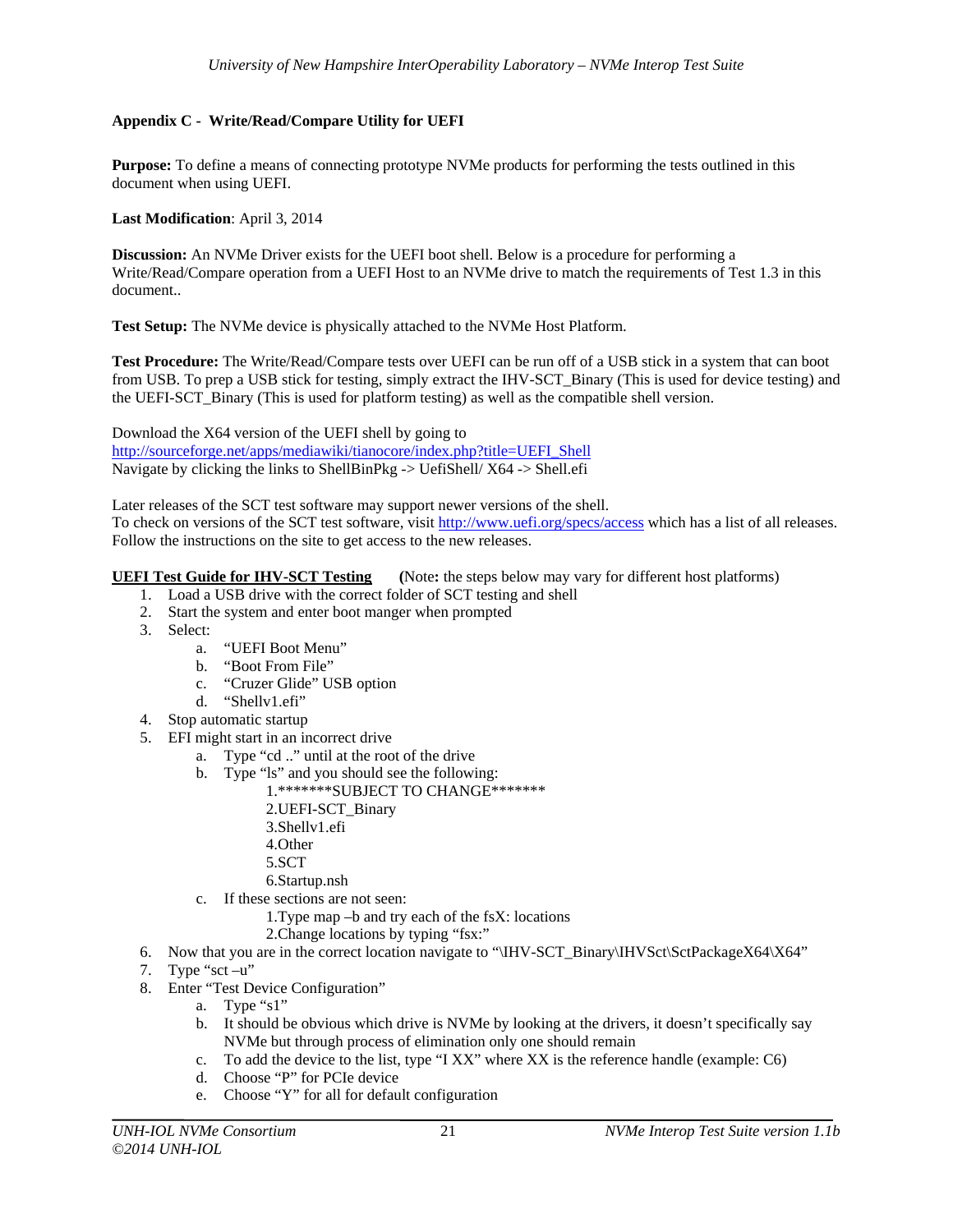- 9. Quit device configuration with "q"
- 10. Enter "Test Case Management"
	- a. Enter the IHV folder and activate the following;
		- 1."DevicePathProtocolTest"
		- 2."DriverModelTest"
		- 3."BootableImageSupportTest"
	- b. Hit F9 to begin testing
- 11. Once complete choose the "Test Report Generator" and save the results
	- a. These can later be found in \IHV-SCT\_Binary\IHVSct\SctPackageX64\X64\Report

Notes: This method takes around 7 hours to run though the USB. A faster method involves transferring all test files to a hard drive, which is advised as this method only takes ~30min to run.

## **Observable Results:**

1. Verify that the SCT tests completed without error.

## **Possible Problems:**